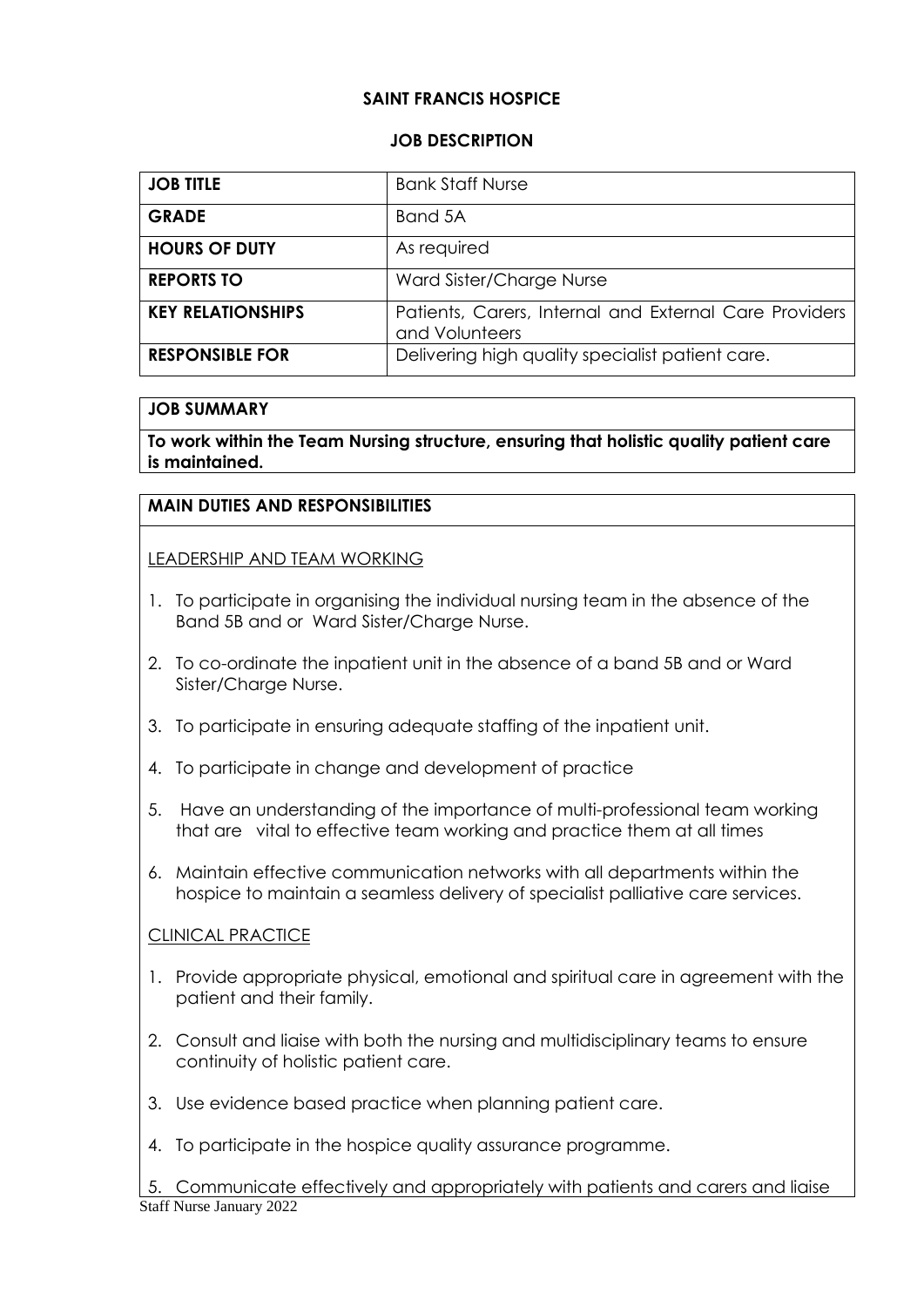with other professionals involved in their care

- 6. Recognise and report changes in the patient's condition and respond appropriately to maintain effective symptom control.
- 7. To implement nursing procedures correctly and ensure that patient documentation reflects a holistic account of patient interventions.
- 8. Maintain all clinical records and associated documentation written and electronic – in accordance with Saint Francis Hospice policies.
- 9. Accurately document care given within NMC guidelines.
- 10. Participate in the annual hospice UK and clinical audit programmes to evaluate areas of clinical practice as requested.
- 11. To be a reflective practitioner
- 12. To have an identified area of special interest of clinical practice.

## **COMMUNICATION**

- 1. Ensure effective communication with patients, relatives and other visitors.
- 2. Participate in discussion and ensure effective communication with the clinical team when planning and evaluating patient care needs.
- 3. Participate in multidisciplinary team meetings to ensure high quality holistic care for patients and their families.
- 4. To effectively use IT systems to ensure patients records are kept updated; ICARE & CMC records.

## EDUCATION OF SELF AND OTHERS

- 1. Maintain an awareness of professional developments in nursing and palliative care.
- 2. Be a mentor of students and new staff as required.
- 3. Actively participate in the Saint Francis Hospice reflective practice programme and meet mandatory attendance requirements.

# PROFESSIONAL RESPONSIBILITIES

- 1. To take responsibility for own professional development, which will be monitored as part of the annual appraisal review.
- **2.** To maintain current registration with the NMC at all times and adhere to the NMC Code of Conduct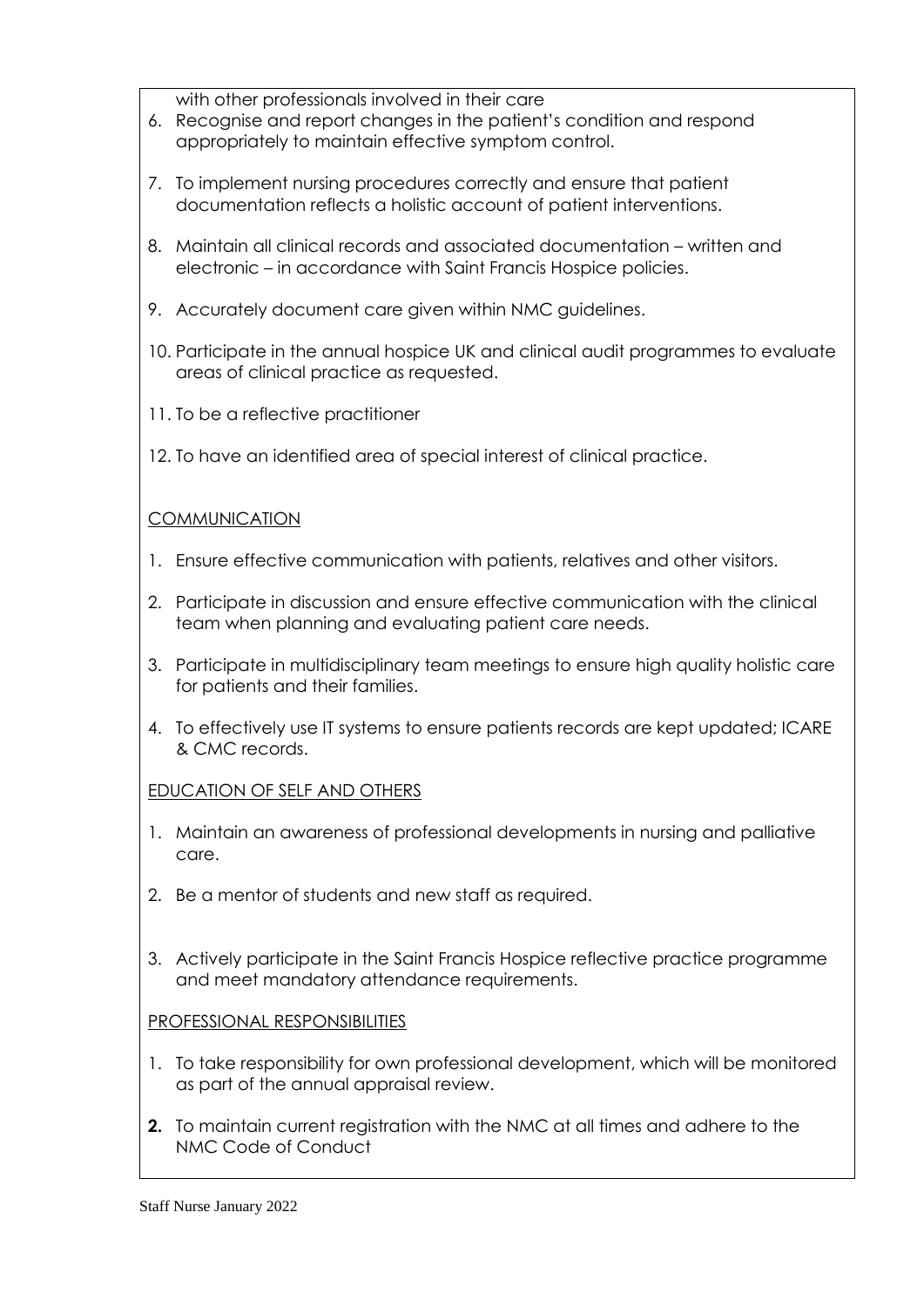### **ADDITIONAL REQUIREMENTS OF POSTHOLDER**

**SENSITIVITY AND PROFESSIONALISM:** As an employee of Saint Francis Hospice you should expect that it is likely that you will come into contact with patients, their families and members of the public who are at the end of life or recently bereaved. All employees are expected to respond to people recounting and expressing their emotions about such events with sensitivity and understanding, and to know enough about the services that the Hospice provides to be able to signpost people who may benefit from our services to the relevant contacts.

**CONFIDENTIALITY**: The post holder must maintain confidentiality, security and integrity of information relating to patients, staff and other hospice matter during the course of duty. Any breach of Confidentiality may become a disciplinary issue.

**DATA PROTECTION:** It is the responsibility of all staff to be aware of their obligations in respect of the Data Protection Act 1998.

**EQUAL OPPORTUNITES:** The hospice is committed to the development of positive policies to promote equal opportunity in employment and has a clear commitment to equal opportunities. All employees have a responsibility to ensure that they understand the standards expected and that they promote and adhere to the equal opportunity measures adopted by the hospice.

**HEALTH AND SAFETY:** All staff must be familiar with section 2 of the Health & Safety Policy, Organisation of Health and Safety. This documents sets out the responsibilities of all staff for health and safety, whether in a supervisory capacity or not. Policy section 3 (arrangements for Health and Safety) provides an overview of training for competence in Health and Safety matters.

**HOSPICE IDENTITY BADGES**: Hospice ID badges must be worn at all times whilst on duty.

**SMOKING:** The hospice acknowledges its responsibility to provide a safe, smoke free environment, for its employees, service users and visitors. Smoking is therefore not permitted at any point whilst on duty, in accordance with the guidelines set down within the Hospice No Smoking Policy.

## **REGISTRATION COMPLAINCE/CODE OF CONDUCT:**

All employees who are required to register with a professional body to enable them to practice within their profession are required to comply with their code of conduct and requirements of their professional registration.

**WORKING TIME REGULATIONS:** The 'Working Time Regulations 1998' require that you should not work more than an average of 48 hours in each week. For example, in a 26 week period you should work no more than 1248 hours.

*Please note that this job description is not definitive or restrictive in any way. It is a guide to the responsibilities of the role. It may be reviewed, in consultation with the*  post holder, in light of changing circumstances and the changing needs of the *Hospice and the Board of Trustees.*

Staff Nurse January 2022 *The post holder will be expected to perform any other such duties as might reasonably be required by the Director and will work in accordance with all Hospice Policies and Procedures. In an emergency, all staff may be required to work*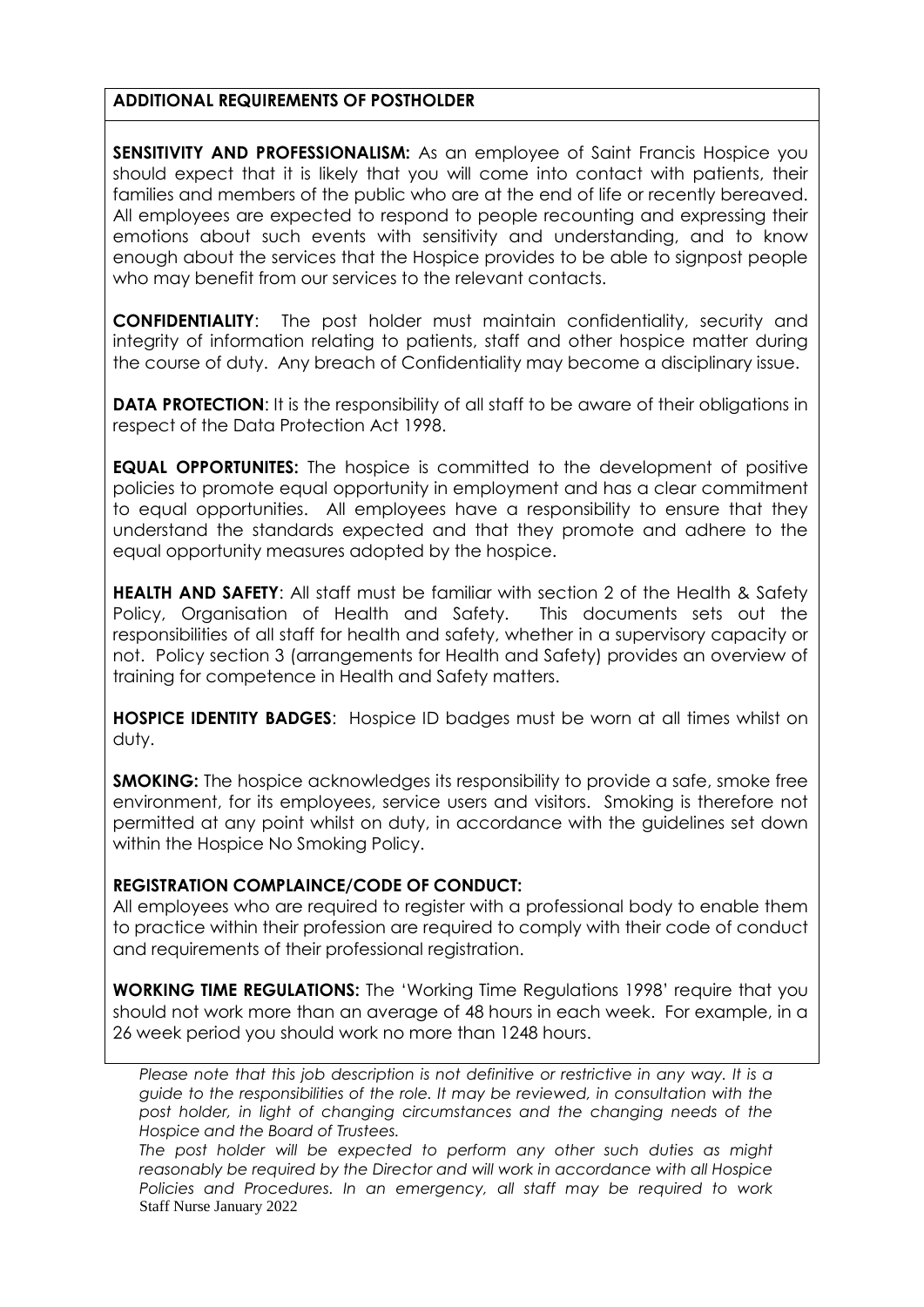*different hours or carry out different tasks to those set out in their contracts of employment. This will be done in consultation with individuals and taking into account any special circumstances that may exist.*